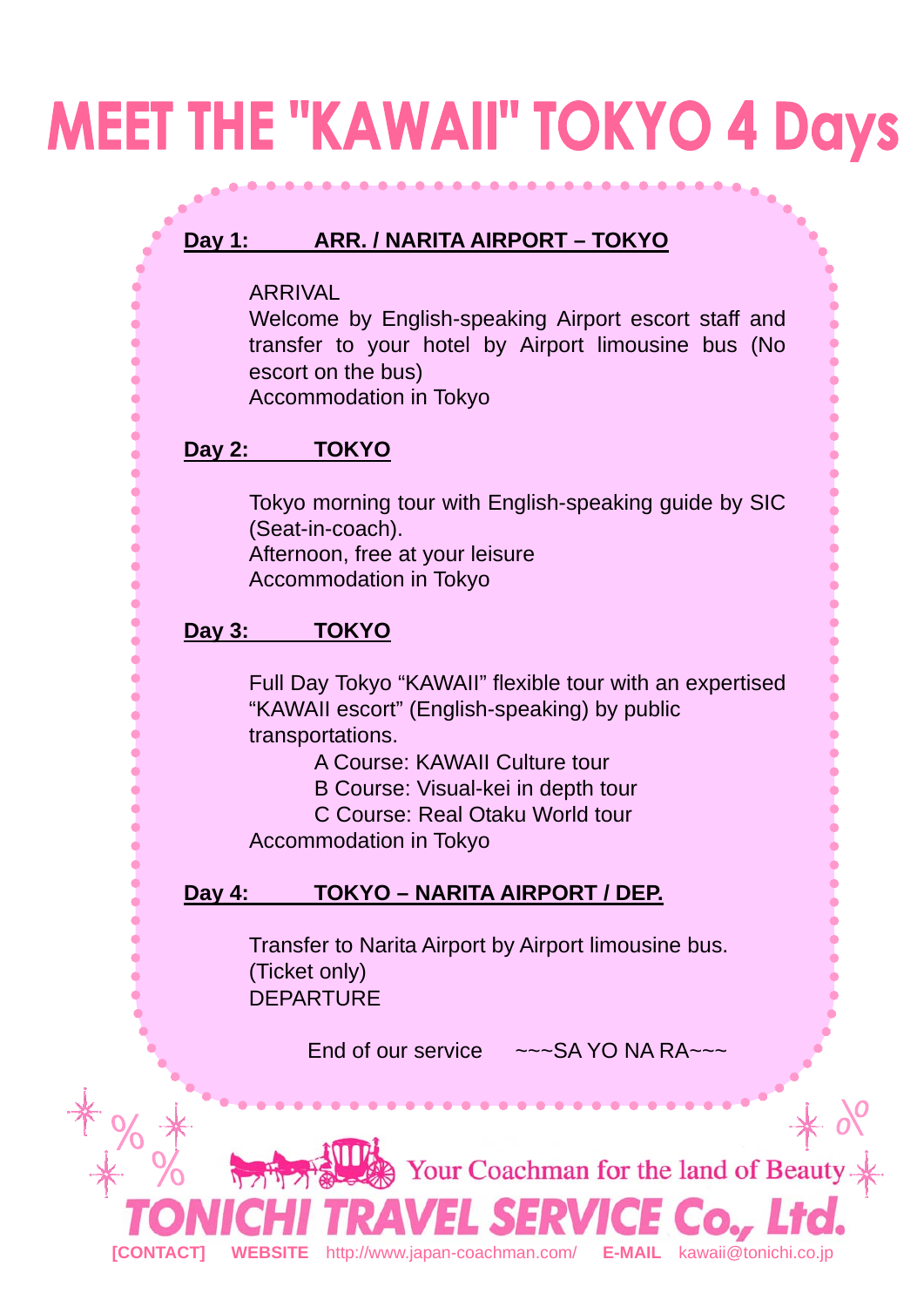# A: "KAWAII" Culture

**W**here do many celebrities get fashionable items?

The answer is TOKYO!





**O**ur "KAWAII escort" guides you Shibuya, Harajuku, and Akihabara. Puri-kura photo sticker, deco (to decorate something like mobile phone and nails) items. Enjoy Tokyo KAWAII culture!





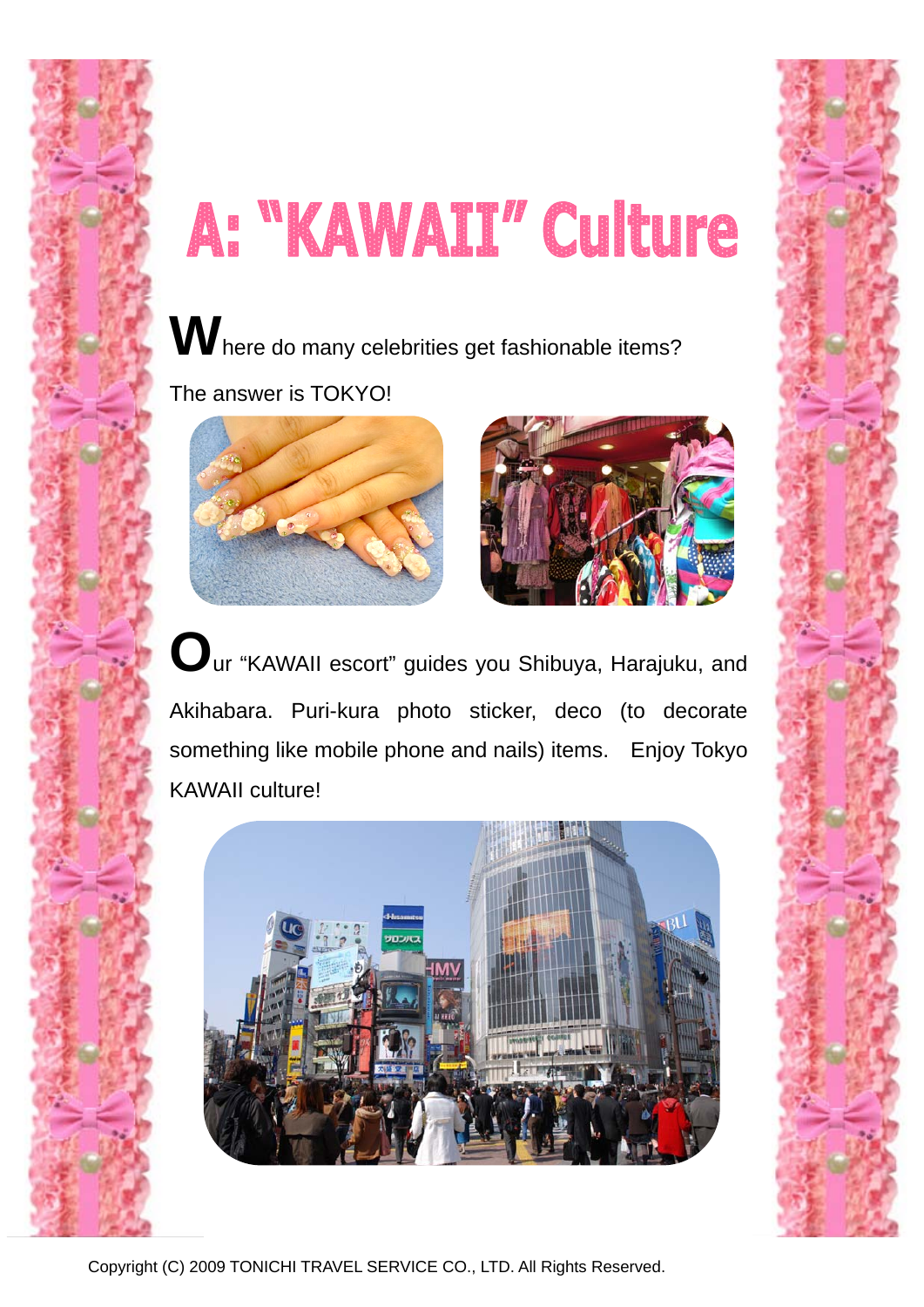# B: Visual-Kei in depth

**isual-Kei means rock or metal** music performed by flamboyant artists and their fans. New culture was born in Japan but there are many fans all over the world. They express themselves by wearing unique outfit and make-up.

**I**n this tour, we visit HARAJUKU and SHINJUKU to get fashionable items and meet Japanese Visual-Kei lovers.





Copyright (C) 2009 TONICHI TRAVEL SERVICE CO., LTD. All Rights Reserved.